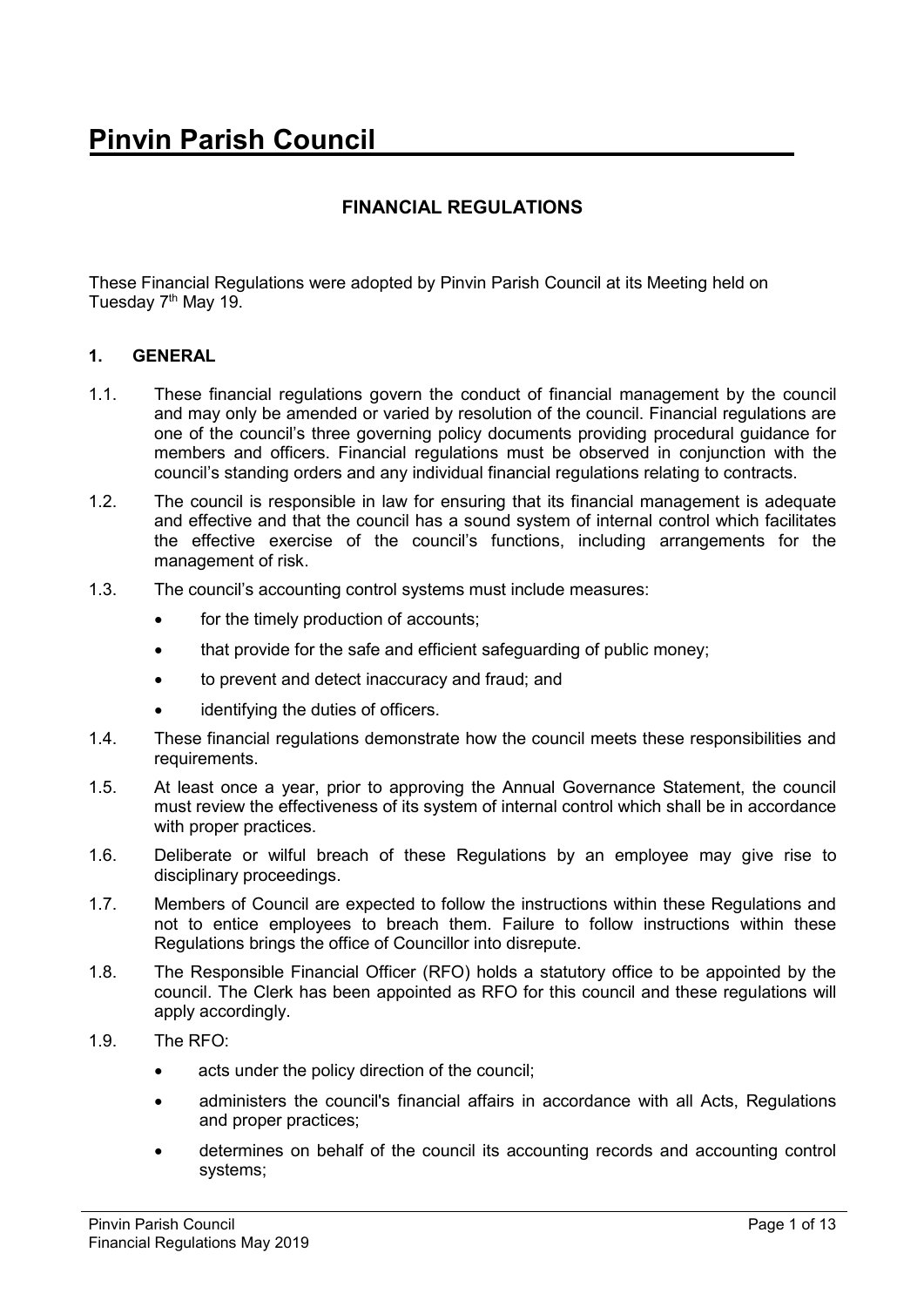- ensures the accounting control systems are observed;
- maintains the accounting records of the council up to date in accordance with proper practices;
- assists the council to secure economy, efficiency and effectiveness in the use of its resources; and
- produces financial management information as required by the council.
- 1.10. The accounting records determined by the RFO shall be sufficient to show and explain the council's transactions and to enable the RFO to ensure that any income and expenditure account and statement of balances, or record of receipts and payments and additional information, as the case may be, or management information prepared for the council from time to time comply with the Accounts and Audit Regulations.
- 1.11. The accounting records determined by the RFO shall in particular contain:
	- entries from day to day of all sums of money received and expended by the council and the matters to which the income and expenditure or receipts and payments account relate;
	- a record of the assets and liabilities of the council; and
	- wherever relevant, a record of the council's income and expenditure in relation to claims made, or to be made, for any contribution, grant or subsidy.
- 1.12. The accounting control systems determined by the RFO shall include:
	- procedures to ensure that the financial transactions of the council are recorded as soon as reasonably practicable and as accurately and reasonably as possible;
	- procedures to enable the prevention and detection of inaccuracies and fraud and the ability to reconstruct any lost records;
	- identification of the duties of officers dealing with financial transactions and division of responsibilities of those officers in relation to significant transactions;
	- procedures to ensure that uncollectable amounts, including any bad debts are not submitted to the council for approval to be written off except with the approval of the RFO and that the approvals are shown in the accounting records; and
	- measures to ensure that risk is properly managed.
- 1.13. The council is not empowered by these Regulations or otherwise to delegate certain specified decisions. In particular any decision regarding:
	- setting the final budget or the precept;
	- approving accounting statements;
	- approving an annual governance statement;
	- borrowing;
	- writing off bad debts:
	- declaring eligibility for the General Power of Competence; and
	- addressing recommendations in any report from the internal or external auditors,

shall be a matter for the full council only.

- In addition the council must:
	- determine and keep under regular review the bank mandate for all council bank accounts;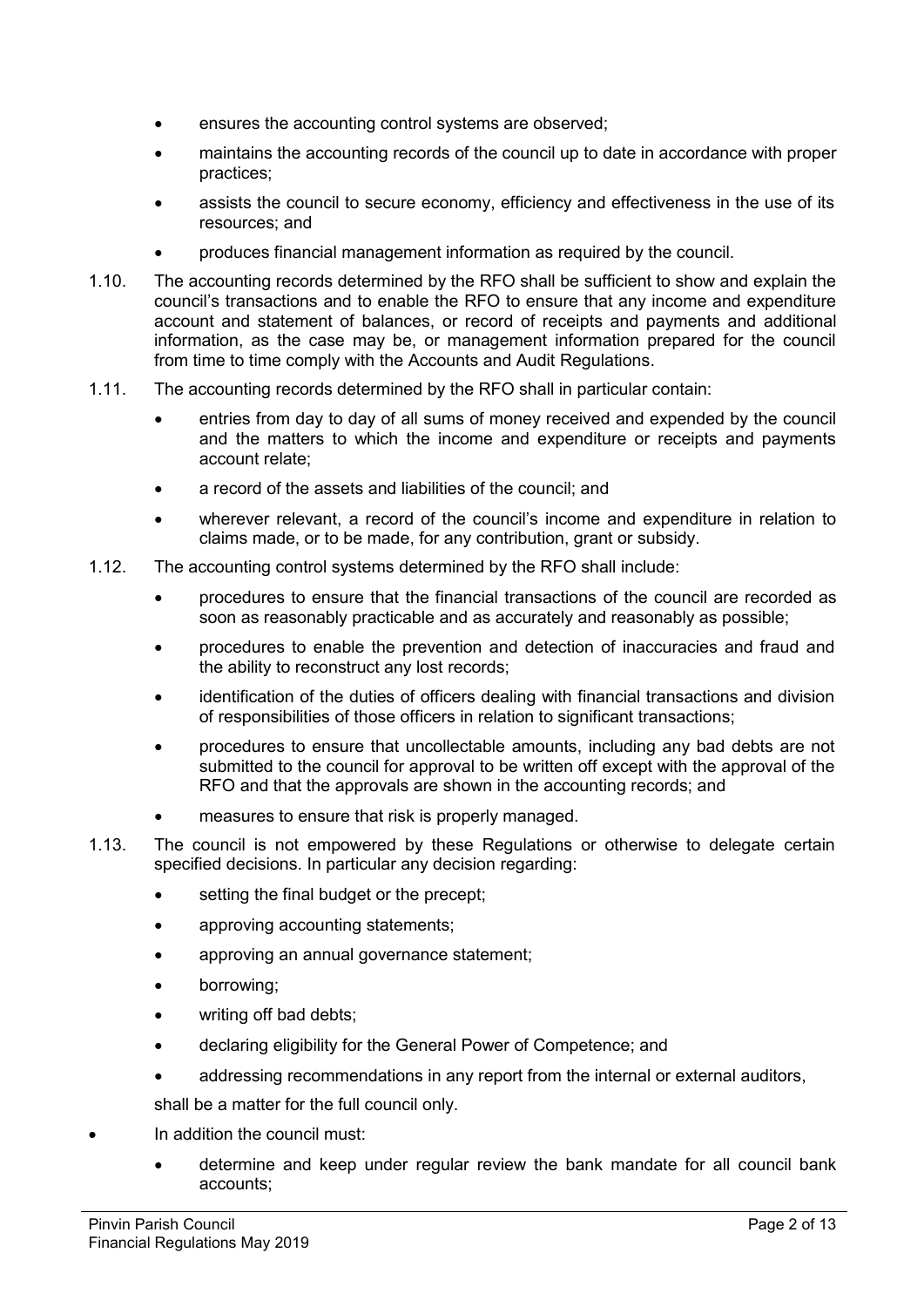- approve any grant or a single commitment in excess of £500; and
- in respect of the annual salary for any employee, have regard to recommendations about annual salaries of employees made by the relevant Committee in accordance with its terms of reference.
- In these financial regulations, references to the Accounts and Audit Regulations or 'the regulations' shall mean the regulations issued under the provisions of section 27 of the Audit Commission Act 1998, or any superseding legislation, and then in force unless otherwise specified. In these financial regulations the term 'proper practice' or 'proper practices' shall refer to guidance issued in *Governance and Accountability for Local Councils – a Practitioners' Guide (England)* issued by the Joint Practitioners Advisory Group (JPAG).

# **2. ACCOUNTING AND AUDIT (INTERNAL AND EXTERNAL)**

- 2.1. All accounting procedures and financial records of the council shall be determined by the RFO in accordance with the Accounts and Audit Regulations, appropriate Guidance and proper practices.
- 2.2. At the end of each month, and at each financial year end, at least one member other than the Chairman shall be appointed to verify bank reconciliations (for all accounts) produced by the RFO. Additionally the following checks shall be made on the reconciliation and the cashbook:
	- The opening balance on the bank reconciliation statement is the same as the closing balance from the previous year.
	- The receipts equal the receipts total in the cashbook.
	- The payments equal the payments total in the cashbook.
	- A review is carried out or the receipts and payments to ensure there nothing unusual listed.
	- The bank balance on the bank reconciliation equalt the bank balance on the bank statements as per the date of the bank receonciliation.
	- The bank reconcilitation, the bank statements, and a printed copy of the cash book are sign to show the
- 2.3. The member shall sign the reconciliations, a printed copy of the cash book, and the original bank statements (or similar document) as evidence of verification. This activity shall on conclusion be reported, including any exceptions, to and noted by the council.
- 2.4. The RFO shall complete the annual statement of accounts, annual report, and any related documents of the council contained in the Annual Return (as specified in proper practices) as soon as practicable after the end of the financial year and having certified the accounts shall submit them and report thereon to the council within the timescales set by the Accounts and Audit Regulations.
- 2.5. The council shall ensure that there is an adequate and effective system of internal audit of its accounting records, and of its system of internal control in accordance with proper practices. Any officer or member of the council shall make available such documents and records as appear to the council to be necessary for the purpose of the audit and shall, as directed by the council, supply the RFO, internal auditor, or external auditor with such information and explanation as the council considers necessary for that purpose.
- 2.6. The internal auditor shall be appointed by and shall carry out the work in relation to internal controls required by the council in accordance with proper practices.
- 2.7. The internal auditor shall: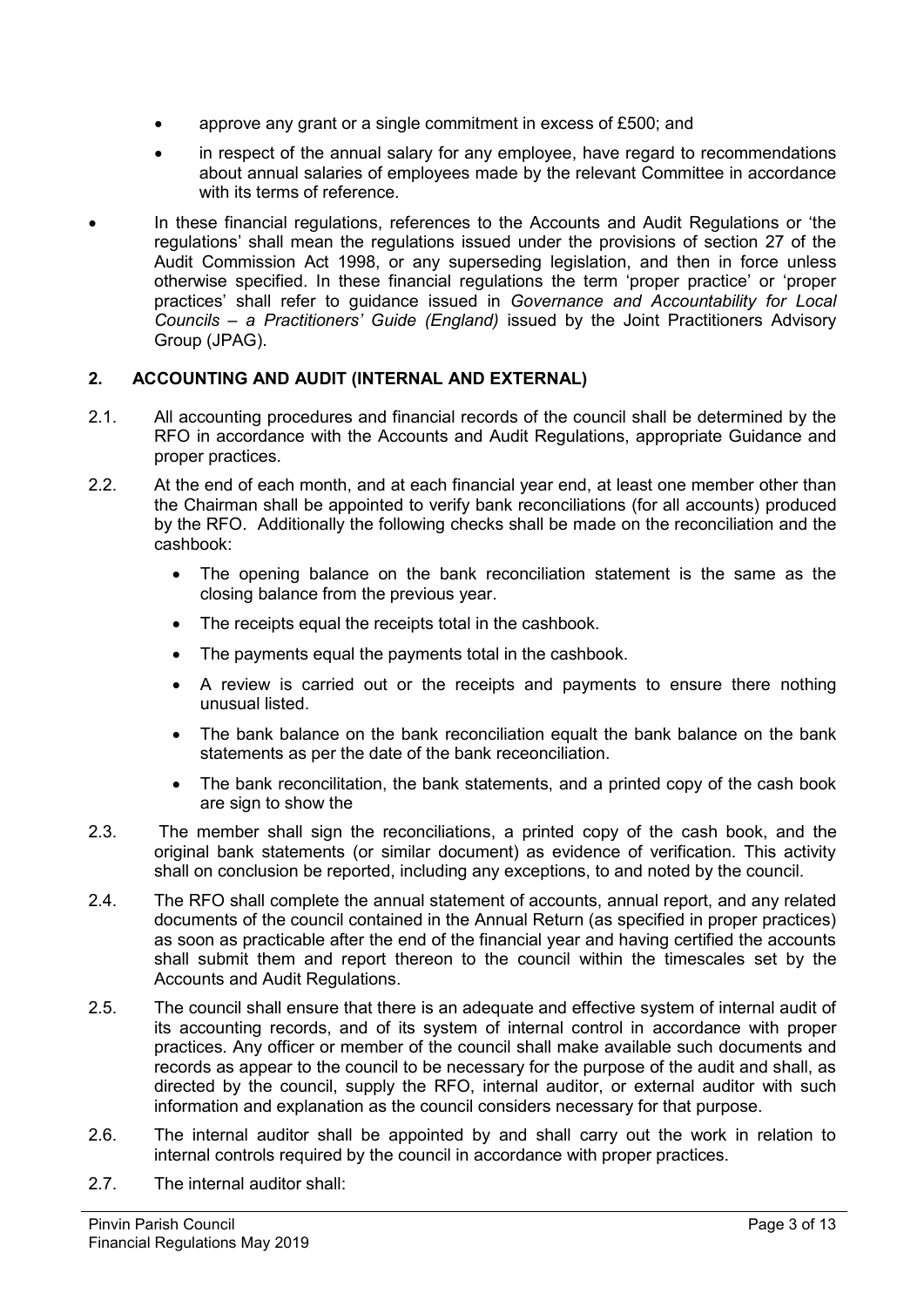- be competent and independent of the financial operations of the council;
- report to council in writing, or in person, on a regular basis with a minimum of one annual written report during each financial year;
- to demonstrate competence, objectivity and independence, be free from any actual or perceived conflicts of interest, including those arising from family relationships; and
- have no involvement in the financial decision making, management or control of the council.
- 2.8. Internal or external auditors may not under any circumstances:
	- perform any operational duties for the council;
	- initiate or approve accounting transactions; or
	- direct the activities of any council employee, except to the extent that such employees have been appropriately assigned to assist the internal auditor.
- 2.8. For the avoidance of doubt, in relation to internal audit the terms 'independent' and 'independence' shall have the same meaning as is described in proper practices.
- 2.9. The RFO shall make arrangements for the exercise of electors' rights in relation to the accounts including the opportunity to inspect the accounts, books, and vouchers and display or publish any notices and statements of account required by Audit Commission Act 1998, or any superseding legislation, and the Accounts and Audit Regulations.
- 2.10. The RFO shall, without undue delay, bring to the attention of all councillors any correspondence or report from internal or external auditors.

## **3. ANNUAL ESTIMATES (BUDGET) AND FORWARD PLANNING**

- 3.1. Each committee (if any) shall review its three year forecast of revenue and capital receipts and payments. Having regard to the forecast, it shall thereafter formulate and submit proposals for the following financial year to the council not later than the end of October each year including any proposals for revising the forecast.
- 3.2. The RFO must each year, by no later than November, prepare detailed estimates of all receipts and payments including the use of reserves and all sources of funding for the following financial year in the form of a budget to be considered by the council.
- 3.3. The council shall consider annual budget proposals in relation to the council's three year forecast of revenue and capital receipts and payments including recommendations for the use of reserves and sources of funding and update the forecast accordingly.
- 3.4. The council shall fix the precept, and relevant basic amount of council tax to be levied for the ensuing financial year not later than by the end of January each year. The RFO shall issue the precept to the billing authority and shall supply each member with a copy of the approved annual budget.
- 3.5. The approved annual budget shall form the basis of financial control for the ensuing year.

## **4. BUDGETARY CONTROL AND AUTHORITY TO SPEND**

- 4.1. Expenditure on revenue items may be authorised up to the amounts included for that class of expenditure in the approved budget. This authority is to be determined by:
	- the council for all items over £500;
	- a duly delegated committee of the council for items over £300; or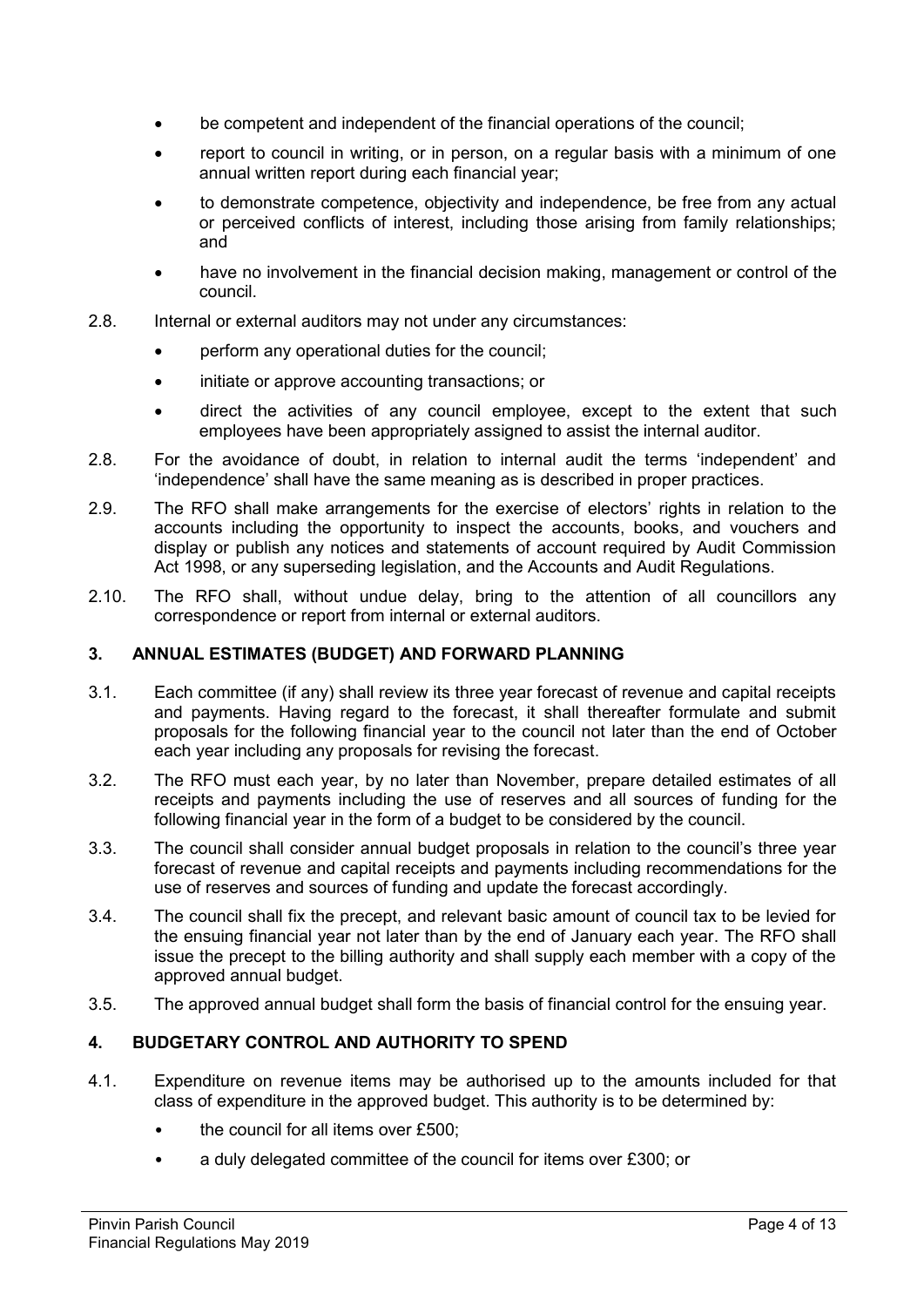• the Clerk, in conjunction with Chairman of Council or Chairman of the appropriate committee, for any items below £300.

Such authority is to be evidenced by a Minute or by an authorisation slip duly signed by the Clerk, and where necessary also by the appropriate Chairman.

Contracts may not be disaggregated to avoid controls imposed by these regulations.

- 4.2. No expenditure may be authorised that will exceed the amount provided in the revenue budget for that class of expenditure other than by resolution of the council, or duly delegated committee. During the budget year and with the approval of council having considered fully the implications for public services, unspent and available amounts may be moved to other budget headings or to an earmarked reserve as appropriate ('virement').
- 4.3. Unspent provisions in the revenue or capital budgets for completed projects shall not be carried forward to a subsequent year.
- 4.4. The salary budgets are to be reviewed at least annually in October for the following financial year and such review shall be evidenced by a hard copy schedule signed by the Clerk and the Chairman of Council or relevant committee. The RFO will inform committees of any changes impacting on their budget requirement for the coming year in good time.
- 4.5. In cases of extreme risk to the delivery of council services, the clerk may authorise revenue expenditure on behalf of the council which in the clerk's judgement it is necessary to carry out. Such expenditure includes repair, replacement or other work, whether or not there is any budgetary provision for the expenditure, subject to a limit of £500. The Clerk shall report such action to the Chairman as soon as possible and to the council as soon as practicable thereafter.
- 4.6. No expenditure shall be authorised in relation to any capital project and no contract entered into or tender accepted involving capital expenditure unless the council is satisfied that the necessary funds are available and the requisite borrowing approval has been obtained.
- 4.7. All capital works shall be administered in accordance with the council's standing orders and financial regulations relating to contracts.
- 4.8. The RFO shall regularly provide the council with a statement of receipts and payments to date under each head of the budgets, comparing actual expenditure to the appropriate date against that planned as shown in the budget. These statements are to be prepared at least at the end of each financial quarter and shall show explanations of material variances. For this purpose "material" shall be in excess of £100 or 15% of the budget.
- 4.9. Changes in earmarked reserves shall be approved by council as part of the budgetary control process.

# **5. BANKING ARRANGEMENTS AND AUTHORISATION OF PAYMENTS**

- 5.1. The council's banking arrangements, including the bank mandate, shall be made by the RFO and approved by the council; banking arrangements may not be delegated to a committee. They shall be regularly reviewed for safety and efficiency.
- 5.2. The RFO shall prepare a schedule of payments requiring authorisation, forming part of the Agenda for the Meeting and, together with the relevant invoices, present the schedule to council. The council shall review the schedule for compliance and, having satisfied itself shall authorise payment by a resolution of the council. A detailed list of all payments shall be disclosed within the minutes of the meeting at which payment was authorised. Personal payments (including salaries, wages, expenses and any payment made in relation to the termination of a contract of employment) may be summarised to remove public access to any personal information.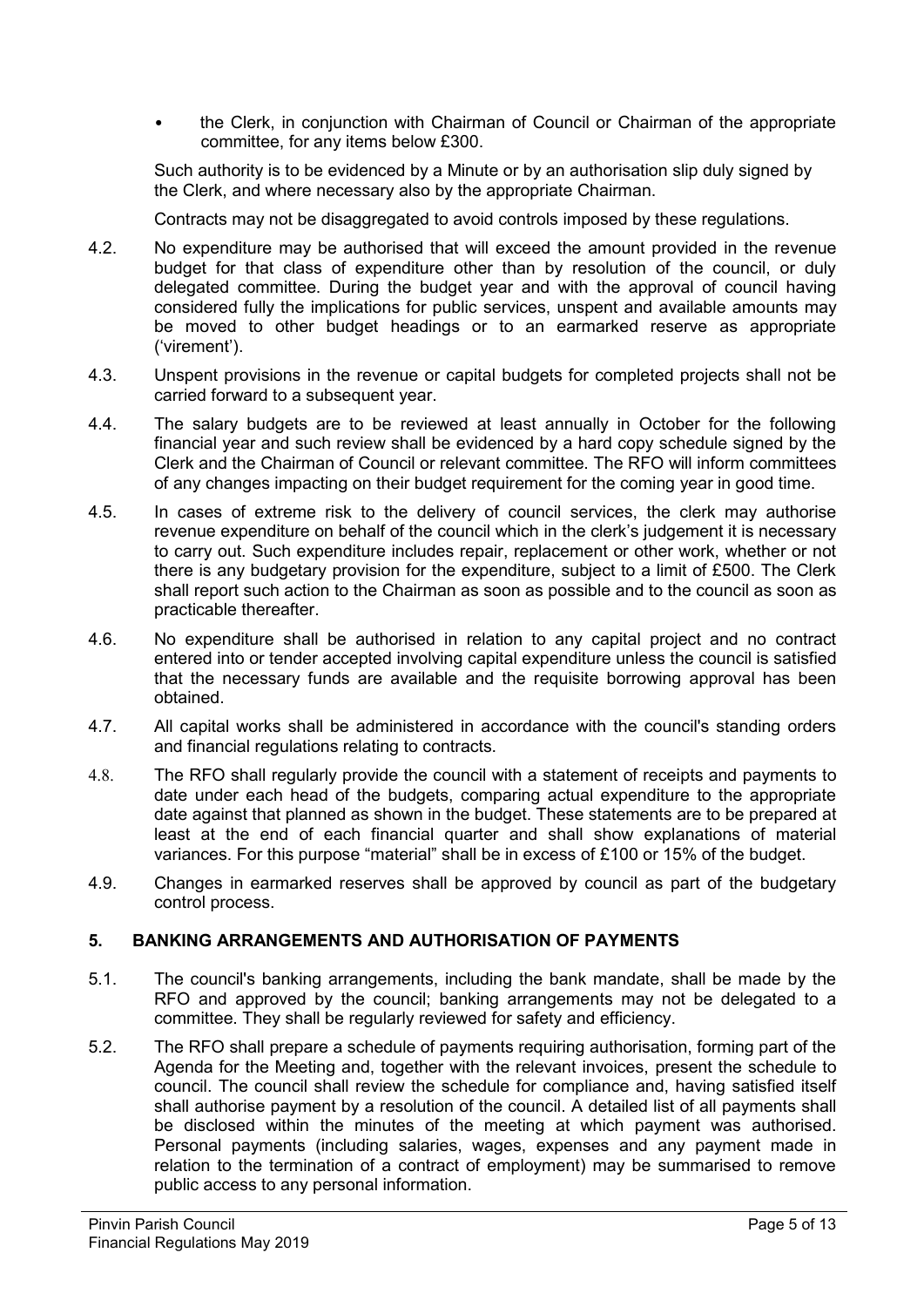- 5.3. All invoices for payment shall be examined, verified and certified by the RFO to confirm that the work, goods or services to which each invoice relates has been received, carried out, examined and represents expenditure previously approved by the council.
- 5.4. The RFO shall examine invoices for arithmetical accuracy and analyse them to the appropriate expenditure heading. The RFO shall take all steps to pay all invoices submitted, and which are in order, at the next available council Meeting.
- 5.5. The Clerk and RFO shall have delegated authority to authorise the payment of items only in the following circumstances:
	- a) If a payment is necessary to avoid a charge to interest under the Late Payment of Commercial Debts (Interest) Act 1998, and the due date for payment is before the next scheduled Meeting of council, where the Clerk and RFO certify that there is no dispute or other reason to delay payment, provided that a list of such payments shall be submitted to the next appropriate meeting of council;
	- b) An expenditure item authorised under 5.6 below (continuing contracts and obligations) provided that a list of such payments shall be submitted to the next appropriate meeting of council; or
	- c) fund transfers within the councils banking arrangements up to the sum of  $£2,000$ , provided that a list of such payments shall be submitted to the next appropriate meeting of council.
- 5.6. For each financial year the Clerk and RFO shall draw up a list of due payments which arise on a regular basis as the result of a continuing contract, statutory duty, or obligation (such as but not exclusively, Salaries, PAYE and NI, Superannuation Fund and regular maintenance contracts and the like for which council may authorise payment for the year provided that the requirements of regulation 4.1 (Budgetary Controls) are adhered to, provided also that a list of such payments shall be submitted to the next appropriate meeting of council.
- 5.7. A record of regular payments made under 5.6 above shall be drawn up and be signed by two members on each and every occasion when payment is authorised - thus controlling the risk of duplicated payments being authorised and / or made.
- 5.8. In respect of grants a duly authorised committee shall approve expenditure within any limits set by council and in accordance with any policy statement approved by council. Any Revenue or Capital Grant in excess of £500 shall before payment, be subject to ratification by resolution of the council.
- 5.9. Members are subject to the Code of Conduct that has been adopted by the council and shall comply with the Code and Standing Orders when a decision to authorise or instruct payment is made in respect of a matter in which they have a disclosable pecuniary or other interest, unless a dispensation has been granted.
- 5.10. The council will aim to rotate the duties of members in these Regulations so that onerous duties are shared out as evenly as possible over time.
- 5.11. Any changes in the recorded details of suppliers, such as bank account records, shall be approved in writing by a Member.

# **6. INSTRUCTIONS FOR THE MAKING OF PAYMENTS**

- 6.1. The council will make safe and efficient arrangements for the making of its payments.
- 6.2. Following authorisation under Financial Regulation 5 above, the council or, if so delegated, the Clerk or RFO shall give instruction that a payment shall be made.
- 6.3. All payments shall be effected by cheque or other instructions to the council's bankers, or otherwise, in accordance with a resolution of Council.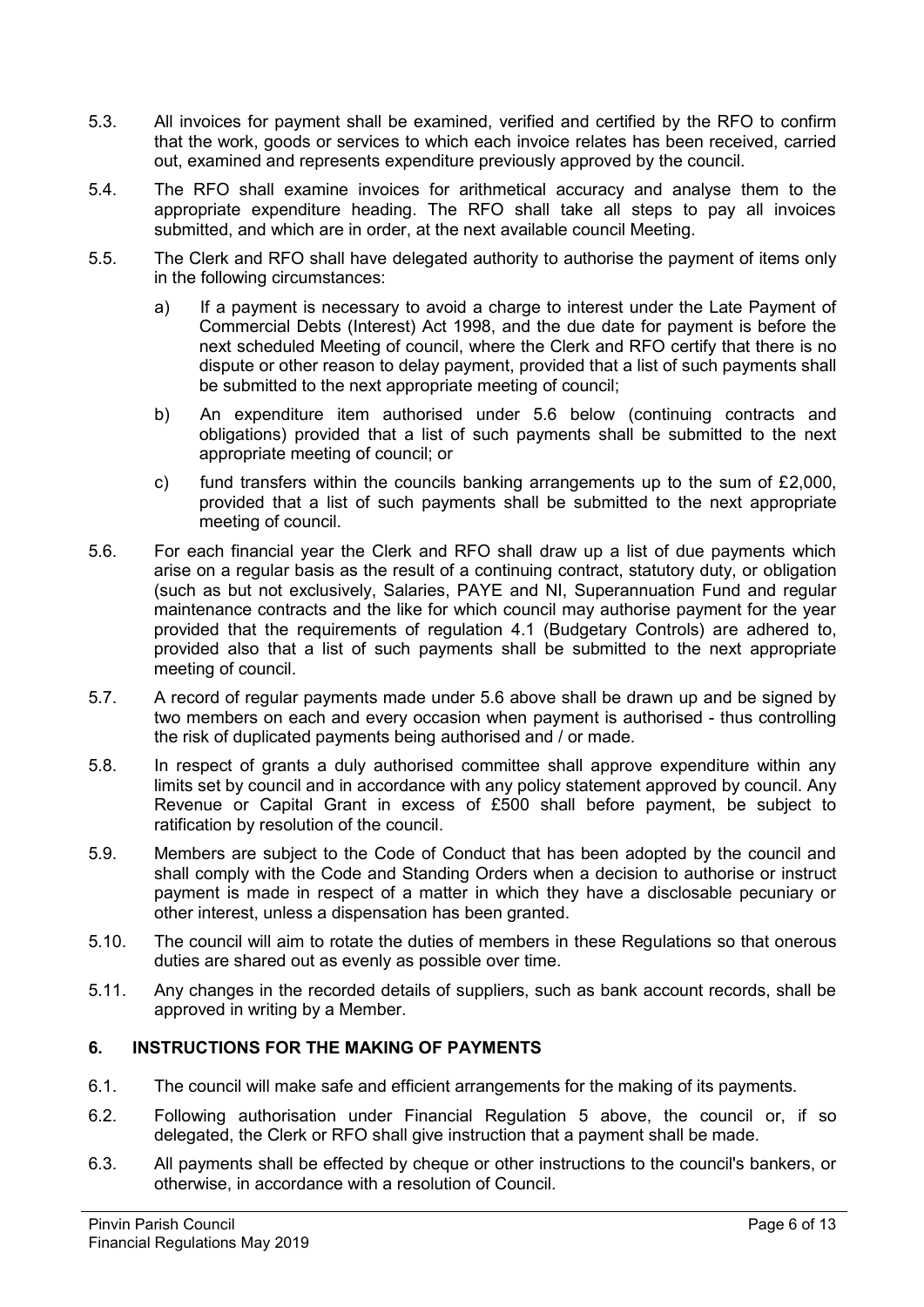- 6.4. Cheques or orders for payment drawn on the bank account in accordance with the schedule as presented to council or committee shall be signed by two members of council in accordance with a resolution instructing that payment. If a member who is also a bank signatory has declared a disclosable pecuniary interest, or has any other interest, in the matter in respect of which the payment is being made, that Councillor shall be required to consider Standing Orders, and thereby determine whether it is appropriate and / or permissible to be a signatory to the transaction in question.
- 6.5. To indicate agreement of the details shown on the cheque or order for payment with the counterfoil and the invoice or similar documentation, the signatories shall each also initial the cheque counterfoil.
- 6.6. Cheques or orders for payment shall not normally be presented for signature other than at a council (including immediately before or after such a meeting). Any signatures obtained away from such meetings shall be reported to the council at the next convenient meeting.
- 6.7. If thought appropriate by the council, payment for utility supplies (energy, telephone and water) and any National Non-Domestic Rates may be made by variable Direct Debit provided that the instructions are signed by two members and any payments are reported to council as made. The approval of the use of a variable Direct Debit shall be renewed by resolution of the council at least every two years.
- 6.8. If thought appropriate by the council, payment for certain items (principally Salaries) may be made by Banker's Standing Order provided that the instructions are signed, or otherwise evidenced by two members are retained and any payments are reported to council as made. The approval of the use of a Banker's Standing Order shall be renewed by resolution of the council at least every two years.
- 6.9. If thought appropriate by the council, payment for certain items may be made by BACS or CHAPS methods provided that the instructions for each payment are signed, or otherwise evidenced, by two authorised bank signatories are retained and any payments are reported to council as made. The approval of the use of BACS or CHAPS shall be renewed by resolution of the council at least every two years.
- 6.10. If thought appropriate by the council payment for certain items may be made by internet banking transfer provided evidence is retained showing which members approved the payment.
- 6.11. Where a computer requires use of a personal identification number (PIN) or other password(s), for access to the council's records on that computer, a note shall be made of the PIN and Passwords and shall be handed to and retained by the Chairman of Council in a sealed dated envelope. This envelope may not be opened other than in the presence of two other councillors. After the envelope has been opened, in any circumstances, the PIN and / or passwords shall be changed as soon as practicable. The fact that the sealed envelope has been opened, in whatever circumstances, shall be reported to all members immediately and formally to the next available meeting of the council. This will not be required for a member's personal computer used only for remote authorisation of bank payments.
- 6.12. No employee or councillor shall disclose any PIN or password, relevant to the working of the council or its bank accounts, to any person not authorised in writing by the council or a duly delegated committee.
- 6.13. Regular back-up copies of the records on any computer shall be made and shall be stored securely away from the computer in question, and preferably off site.
- 6.14. The council, and any members using computers for the council's financial business, shall ensure that anti-virus, anti-spyware and firewall, software with automatic updates, together with a high level of security, is used.
- 6.15. Where internet banking arrangements are made with any bank, the Clerk shall be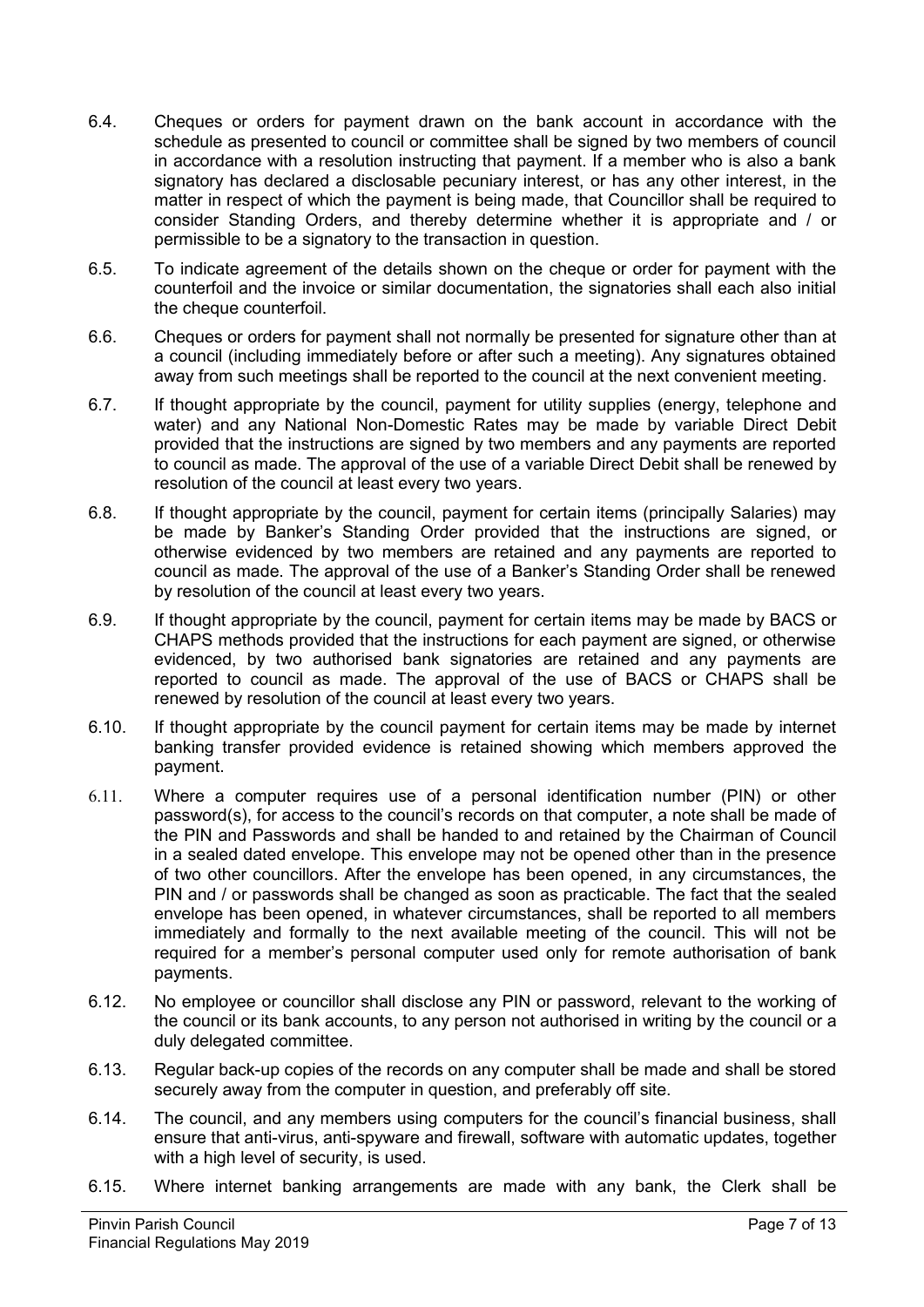appointed as the Service Administrator. The Bank Mandate approved by the council shall identify a number of councillors who will be authorised to approve transactions on those accounts. The bank mandate will state clearly the amounts of payments that can be instructed by the use of the Service Administrator alone, or by the Service Administrator with a stated number of approvals.

- 6.16. Access to any internet banking accounts will be directly to the access page (which may be saved under "favourites"), and not through a search engine or e-mail link. Remembered or saved passwords facilities must not be used on any computer used for council banking work. Breach of this Regulation will be treated as a very serious matter under these regulations.
- 6.17. Changes to account details for suppliers, which are used for internet banking may only be changed on written hard copy notification by the supplier and supported by hard copy authority for change signed by two of the Clerk and a member. A programme of regular checks of standing data with suppliers will be followed.
- 6.18. Any Debit Card issued for use will be specifically restricted to the Clerk and will also be restricted to a single transaction maximum value of £500 unless authorised by council or finance committee in writing before any order is placed.
- 6.19. Any corporate credit card or trade card account opened by the council will be specifically restricted to use by the Clerk [and RFO] and shall be subject to automatic payment in full at each month-end. Personal credit or debit cards of members or staff shall not be used under any circumstances.
- 6.20. The council will not maintain any form of cash float. All cash received must be banked intact. Any payments made in cash by the Clerk (for example for postage or minor stationery items) shall be refunded on a regular basis, at least quarterly.

# **7. PAYMENT OF SALARIES**

- 7.1. As an employer, the council shall make arrangements to meet fully the statutory requirements placed on all employers by PAYE and National Insurance legislation. The payment of all salaries shall be made in accordance with payroll records and the rules of PAYE and National Insurance currently operating, and salary rates shall be as agreed by council, or duly delegated committee.
- 7.2. Payment of salaries and payment of deductions from salary such as may be required to be made for tax, national insurance and pension contributions, or similar statutory or discretionary deductions must be made in accordance with the payroll records and on the appropriate dates stipulated in employment contracts, provided that each payment is reported to the next available council meeting, as set out in these regulations above.
- 7.3. No changes shall be made to any employee's pay, emoluments, or terms and conditions of employment without the prior consent of the [council] [relevant committee].
- 7.4. Each and every payment to employees of net salary and to the appropriate creditor of the statutory and discretionary deductions shall be recorded in a separate confidential record (confidential cash book). This confidential record is not open to inspection or review (under the Freedom of Information Act 2000 or otherwise) other than:
	- a) by any councillor who can demonstrate a need to know;
	- b) by the internal auditor;
	- c) by the external auditor; or
	- d) by any person authorised under Audit Commission Act 1998, or any superseding legislation.
- 7.5. The total of such payments in each calendar month shall be reported with all other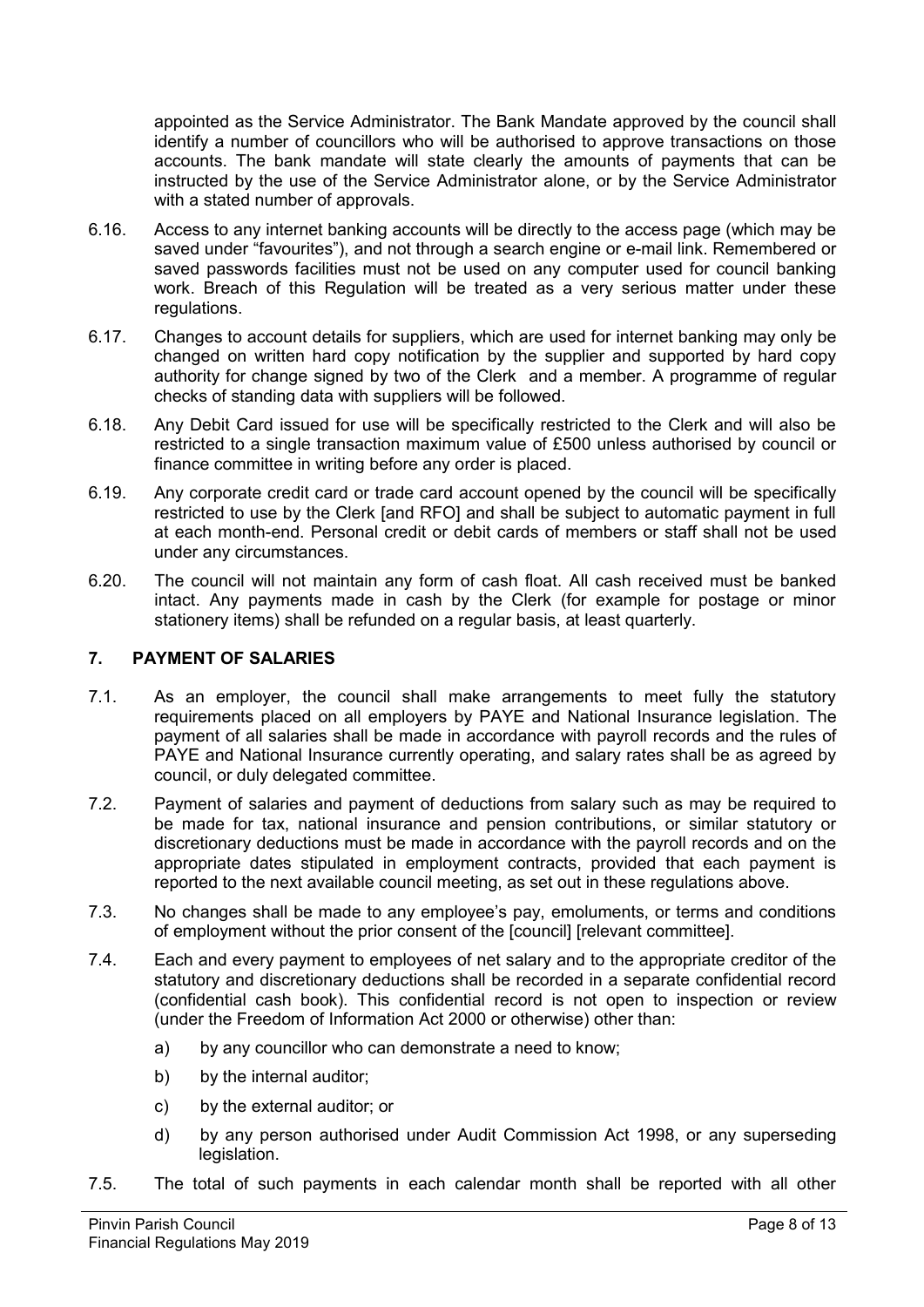payments as made as may be required under these Financial Regulations, to ensure that only payments due for the period have actually been paid.

- 7.6. Any termination payments shall be supported by a clear business case and reported to the council. Termination payments shall only be authorised by council.
- 7.7. Before employing interim staff the council must consider a full business case.

#### **8. LOANS AND INVESTMENTS**

- 8.1. All borrowings shall be effected in the name of the council, after obtaining any necessary borrowing approval. Any application for borrowing approval shall be approved by Council as to terms and purpose. The application for Borrowing Approval, and subsequent arrangements for the Loan shall only be approved by full council.
- 8.2. Any financial arrangement which does not require formal Borrowing Approval from the Secretary of State/Welsh Assembly Government (such as Hire Purchase or Leasing of tangible assets) shall be subject to approval by the full council. In each case a report in writing shall be provided to council in respect of value for money for the proposed transaction.
- 8.3. The council will arrange with the council's Banks and Investment providers for the sending of a copy of each statement of account to the Chairman of the council at the same time as one is issued to the Clerk or RFO.
- 8.4. All loans and investments shall be negotiated in the name of the Council and shall be for a set period in accordance with council policy.
- 8.5. The council shall consider the need for an Investment Strategy and Policy which, if drawn up, shall be in accordance with relevant regulations, proper practices and guidance. Any Strategy and Policy shall be reviewed by the council at least annually.
- 8.6. All investments of money under the control of the council shall be in the name of the council.
- 8.7. All investment certificates and other documents relating thereto shall be retained in the custody of the RFO.
- 8.8. Payments in respect of short term or long term investments, including transfers between bank accounts held in the same bank, or branch, shall be made in accordance with Regulation 5 (Authorisation of payments) and Regulation 6 (Instructions for payments).

#### **9. INCOME**

- 9.1. The collection of all sums due to the council shall be the responsibility of and under the supervision of the RFO.
- 9.2. Particulars of all charges to be made for work done, services rendered or goods supplied shall be agreed annually by the council, notified to the RFO and the RFO shall be responsible for the collection of all accounts due to the council.
- 9.3. The council will review all fees and charges at least annually, following a report of the Clerk.
- 9.4. Any sums found to be irrecoverable and any bad debts shall be reported to the council and shall be written off in the year.
- 9.5. All sums received on behalf of the council shall be banked intact as directed by the RFO. In all cases, all receipts shall be deposited with the council's bankers with such frequency as the RFO considers necessary.
- 9.6. The origin of each receipt shall be entered on the paying-in slip.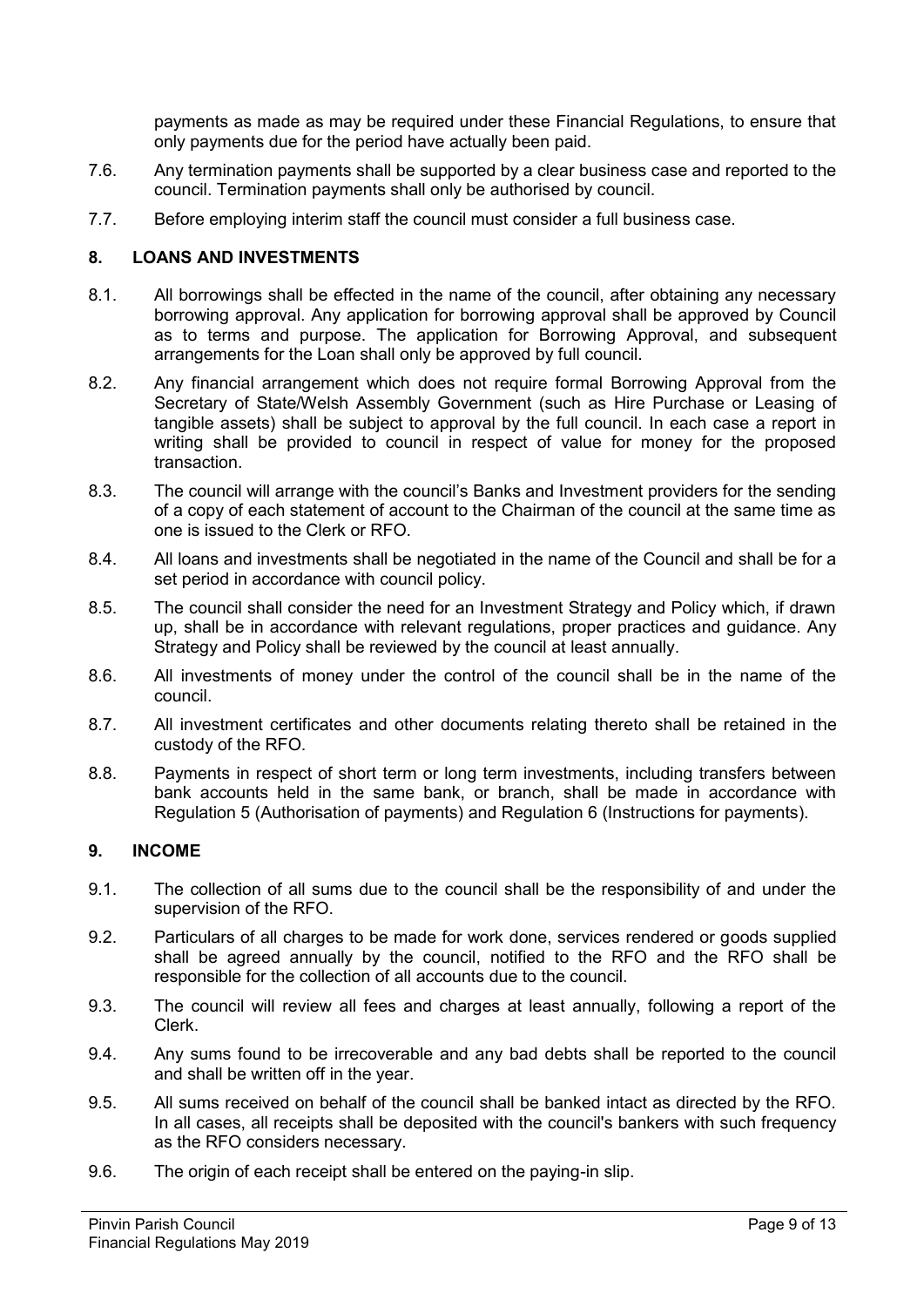- 9.7. Personal cheques shall not be cashed out of money held on behalf of the council.
- 9.8. The RFO shall promptly complete any VAT Return that is required. Any repayment claim due in accordance with VAT Act 1994 section 33 shall be made at least annually coinciding with the financial year end.
- 9.9. Where any significant sums of cash are regularly received by the council, the RFO shall take such steps as are agreed by the council to ensure that more than one person is present when the cash is counted in the first instance, that there is a reconciliation to some form of control such as ticket issues, and that appropriate care is taken in the security and safety of individuals banking such cash.
- 9.10.

## **10. ORDERS FOR WORK, GOODS AND SERVICES**

- 10.1. An official order or letter shall be issued for all work, goods and services unless a formal contract is to be prepared or an official order would be inappropriate. Copies of orders shall be retained.
- 10.2. Order books shall be controlled by the RFO.
- 10.3. All members and Officers are responsible for obtaining value for money at all times. An officer issuing an official order shall ensure as far as reasonable and practicable that the best available terms are obtained in respect of each transaction, usually by obtaining three or more quotations or estimates from appropriate suppliers, subject to any *de minimis* provisions in Regulation 11 (I) below.
- 10.4. A member may not issue an official order or make any contract on behalf of the council.
- 10.5. The RFO shall verify the lawful nature of any proposed purchase before the issue of any order, and in the case of new or infrequent purchases or payments, the RFO shall ensure that the statutory authority shall be reported to the meeting at which the order is approved so that the Minutes can record the power being used.

# **11. CONTRACTS**

- 11.1. Procedures as to contracts are laid down as follows:
	- a. Every contract shall comply with these financial regulations, and no exceptions shall be made otherwise than in an emergency provided that this regulation need not apply to contracts which relate to items (i) to (vi) below:
		- i. for the supply of gas, electricity, water, sewerage and telephone services;
		- ii. for specialist services such as are provided by solicitors, accountants, surveyors and planning consultants;
		- iii. for work to be executed or goods or materials to be supplied which consist of repairs to or parts for existing machinery or equipment or plant;
		- iv. for work to be executed or goods or materials to be supplied which constitute an extension of an existing contract by the Council;
		- v. for additional audit work of the external Auditor up to an estimated value of £300 (in excess of this sum the Clerk and RFO shall act after consultation with the Chairman and Vice Chairman of council); and
		- vi. for goods or materials proposed to be purchased which are proprietary articles and / or are only sold at a fixed price.
	- b. Where the council intends to procure or award a public supply contract, public service contract or public works contract as defined by The Public Contracts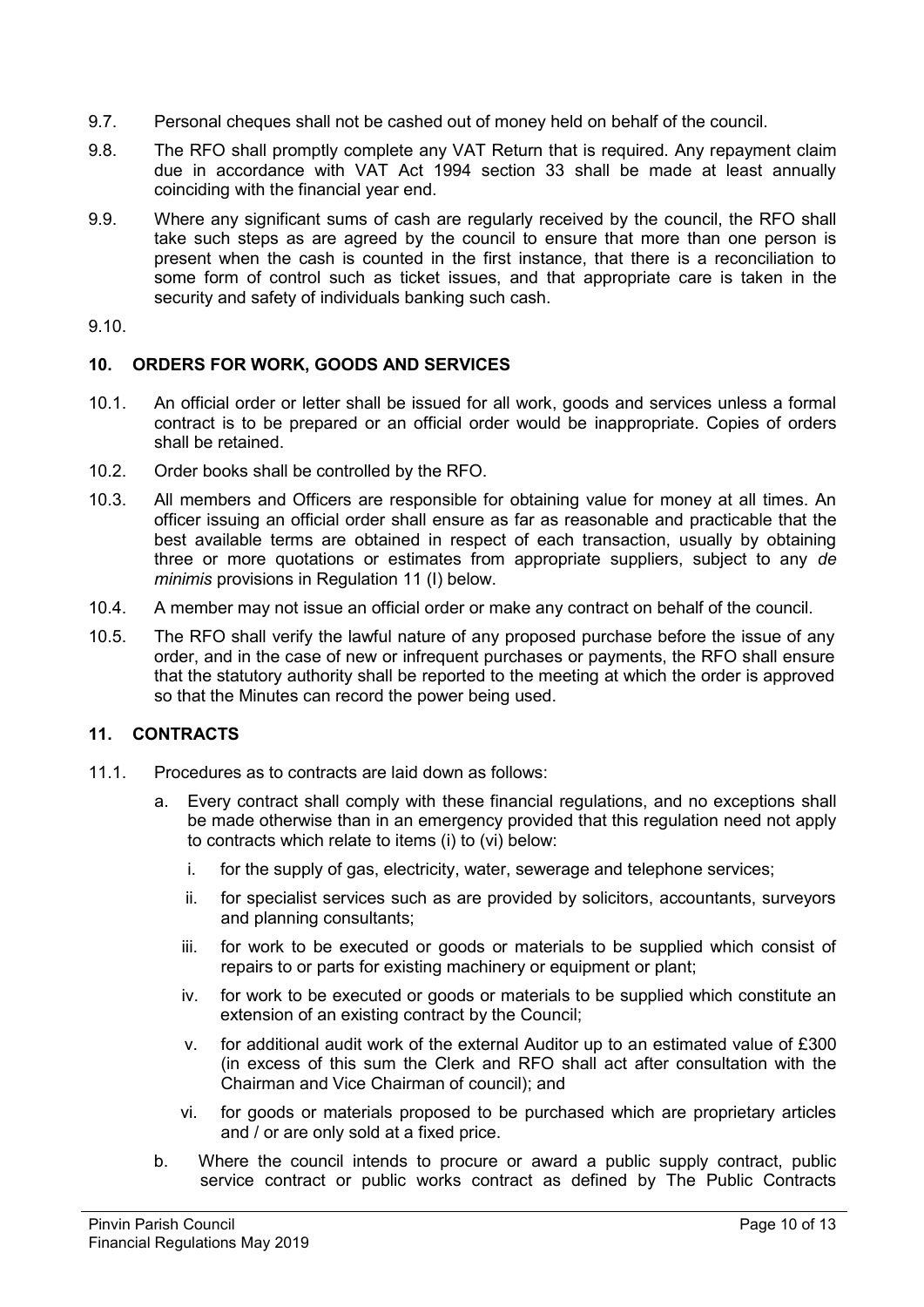Regulations 2015 ("the Regulations") which is valued at £25,000 or more, the council shall comply with the relevant requirements of the Regulations<sup>1</sup>.

- c. The full requirements of The Regulations, as applicable, shall be followed in respect of the tendering and award of a public supply contract, public service contract or public works contract which exceed thresholds in The Regulations set by the Public Contracts Directive 2014/24/EU (which may change from time to time)<sup>2</sup>.
- d. When applications are made to waive financial regulations relating to contracts to enable a price to be negotiated without competition the reason shall be embodied in a recommendation to the council.
- e. Such invitation to tender shall state the general nature of the intended contract and the Clerk shall obtain the necessary technical assistance to prepare a specification in appropriate cases. The invitation shall in addition state that tenders must be addressed to the Clerk in the ordinary course of post. Each tendering firm shall be supplied with a specifically marked envelope in which the tender is to be sealed and remain sealed until the prescribed date for opening tenders for that contract.
- f. All sealed tenders shall be opened at the same time on the prescribed date by the Clerk in the presence of at least one member of council.
- g. If less than three tenders are received for contracts above £1,000 or if all the tenders are identical the council may make such arrangements as it thinks fit for procuring the goods or materials or executing the works.
- h. Any invitation to tender issued under this regulation shall be subject to Standing Order 30 and shall refer to the terms of the Bribery Act 2010.
- i. When it is to enter into a contract of less than  $£25,000$  in value for the supply of goods or materials or for the execution of works or specialist services other than such goods, materials, works or specialist services as are excepted as set out in paragraph (a) the Clerk or RFO shall obtain 3 quotations (priced descriptions of the proposed supply); where the value is below £1,000 and above £100 the Clerk shall strive to obtain 3 estimates. Otherwise, Regulation 10 (3) above shall apply.
- k. The council shall not be obliged to accept the lowest or any tender, quote or estimate.
- l. Should it occur that the council does not accept any tender, quote or estimate, the work is not allocated and the council requires further pricing, provided that the specification does not change, no person shall be permitted to submit a later tender, estimate or quote who was present when the original decision making process was being undertaken.

# **12. ASSETS, PROPERTIES AND ESTATES**

12.1. The Clerk shall make appropriate arrangements for the custody of all title deeds and Land Registry Certificates of properties held by the council. The RFO shall ensure a record is maintained of all properties held by the council, recording the location, extent, plan, reference, purchase details, nature of the interest, tenancies granted, rents payable and

 $\overline{a}$ 

<sup>&</sup>lt;sup>1</sup> The Regulations require councils to use the Contracts Finder website to advertise contract opportunities, set out the procedures to be followed in awarding new contracts and to publicise the award of new contracts.

<sup>2</sup> Thresholds at the date of adoption are:

a. For public supply and public service contracts 209,000 Euros (£164,176)

b. For public works contracts 5,225,000 Euros (£4,104,394)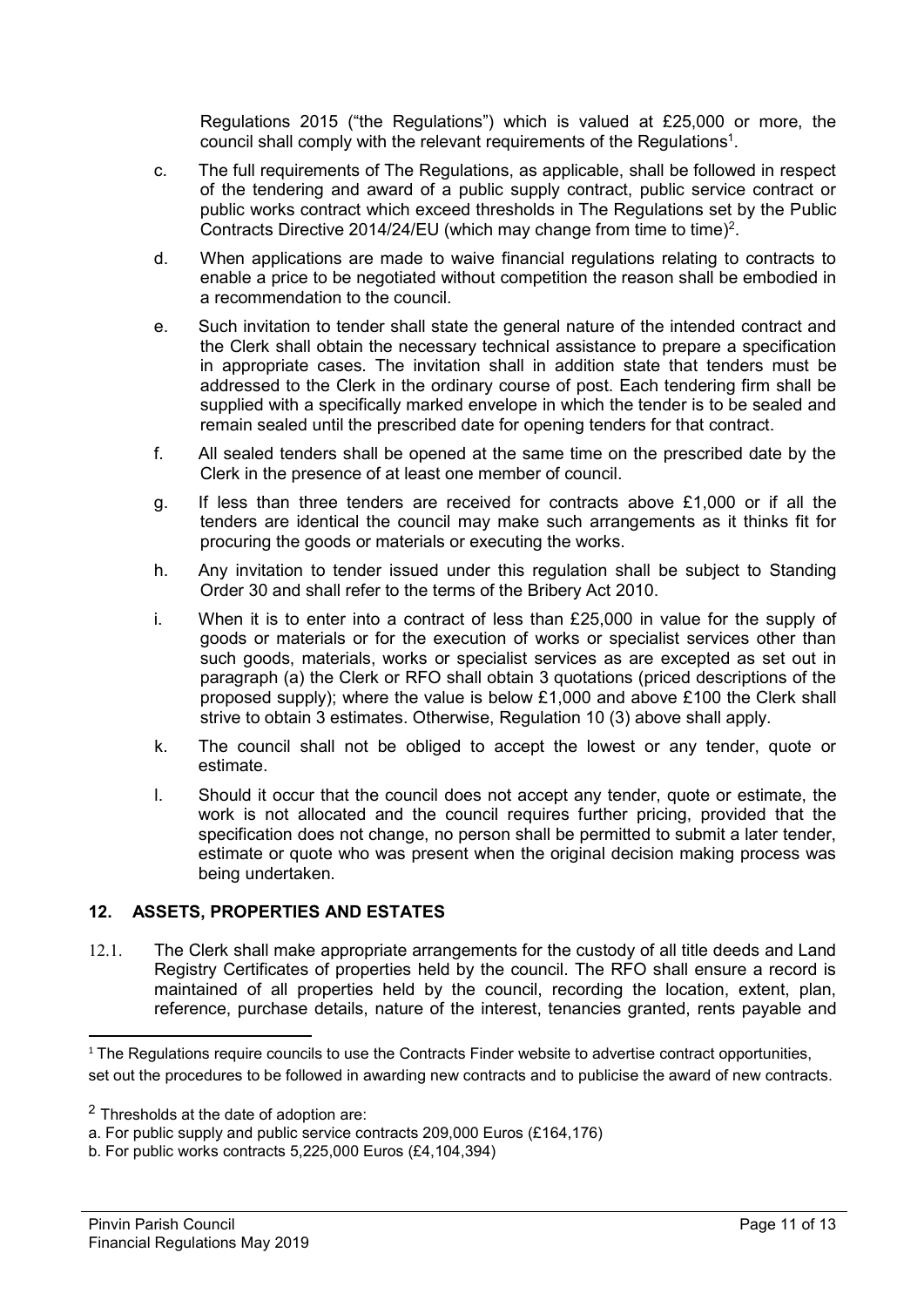purpose for which held in accordance with Accounts and Audit Regulations.

- 12.2. No tangible moveable property shall be purchased or otherwise acquired, sold, leased or otherwise disposed of, without the authority of the council, together with any other consents required by law, save where the estimated value of any one item of tangible movable property does not exceed £50.
- 12.3. No real property (interests in land) shall be sold, leased or otherwise disposed of without the authority of the council, together with any other consents required by law, In each case a Report in writing shall be provided to council in respect of valuation and surveyed condition of the property (including matters such as planning permissions and covenants) together with a proper business case (including an adequate level of consultation with the electorate).
- 12.4. No real property (interests in land) shall be purchased or acquired without the authority of the full council. In each case a Report in writing shall be provided to council in respect of valuation and surveyed condition of the property (including matters such as planning permissions and covenants) together with a proper business case (including an adequate level of consultation with the electorate).
- 12.5. Subject only to the limit set in Reg. 14.2 above, no tangible moveable property shall be purchased or acquired without the authority of the full council. In each case a Report in writing shall be provided to council with a full business case.
- 12.6. The RFO shall ensure that an appropriate and accurate Register of Assets and Investments is kept up to date. The continued existence of tangible assets shown in the Register shall be verified at least annually, possibly in conjunction with a health and safety inspection of assets.

# **13. INSURANCE**

- 13.1. Following the annual risk assessment (per Financial Regulation 14), the RFO shall effect all insurances and negotiate all claims on the council's insurers.
- 13.2. The RFO shall keep a record of all insurances effected by the council and the property and risks covered thereby and annually review it.
- 13.3. The RFO shall be notified of any loss liability or damage or of any event likely to lead to a claim, and shall report these to council at the next available meeting.
- 13.4. All appropriate members and employees of the council shall be included in a suitable form of security or fidelity guarantee insurance which shall cover the maximum risk exposure as determined by the council, or duly delegated committee.

## **14. RISK MANAGEMENT**

- 14.1 The council is responsible for putting in place arrangements for the management of risk. The Clerk shall prepare, for approval by the council, risk management policy statements in respect of all activities of the council. Risk policy statements and consequential risk management arrangements shall be reviewed by the council at least annually.
- 14.2 When considering any new activity, the Clerk shall prepare a draft risk assessment including risk management proposals for consideration and adoption by the council.

# **15. SUSPENSION AND REVISION OF FINANCIAL REGULATIONS**

15.1. It shall be the duty of the council to review the Financial Regulations of the council from time to time. The Clerk shall make arrangements to monitor changes in legislation or proper practices and shall advise the council of any requirement for a consequential amendment to these financial regulations.